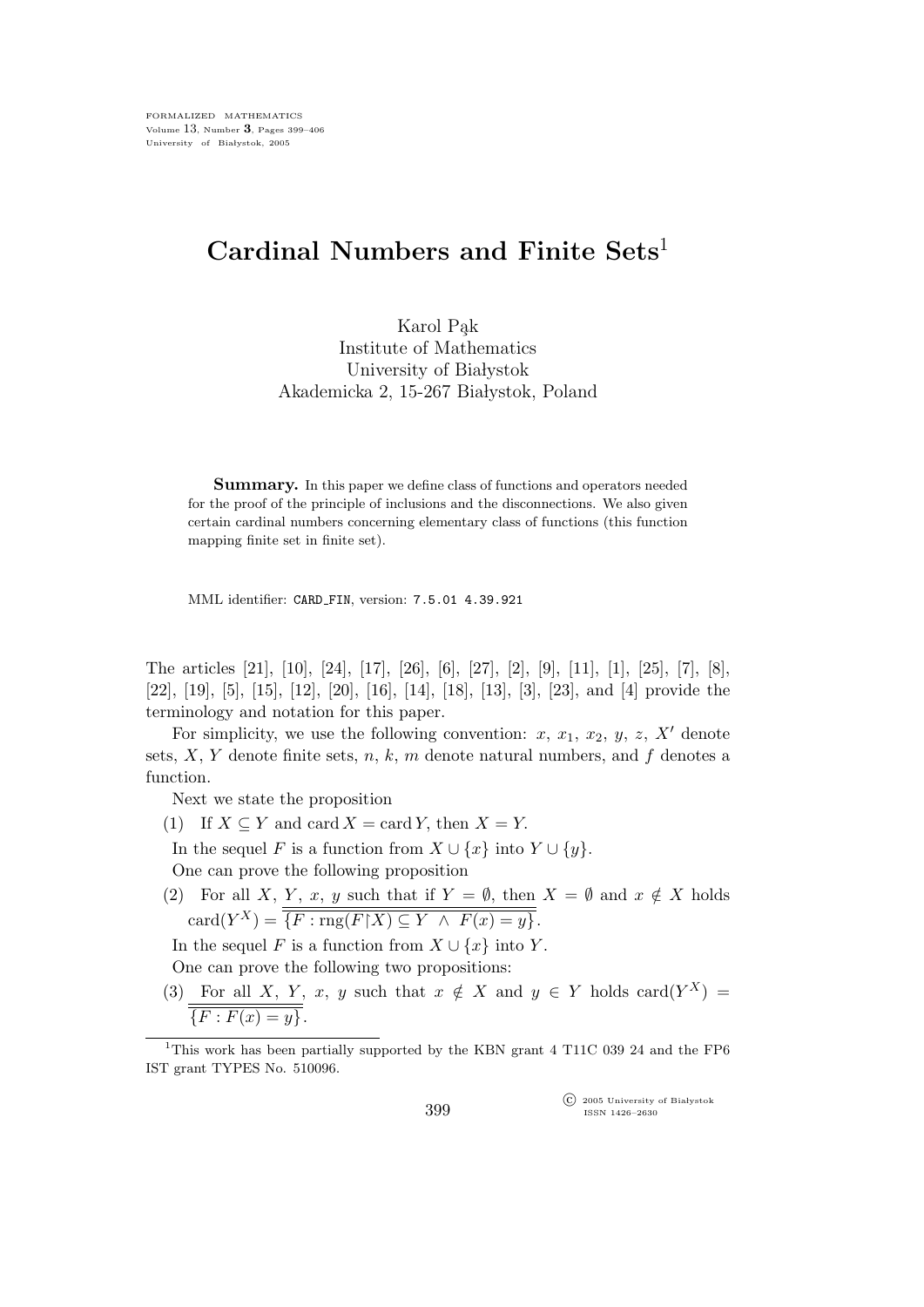(4) If if  $Y = \emptyset$ , then  $X = \emptyset$ , then  $\text{card}(Y^X) = (\text{card } Y)^{\text{card } X}$ .

In the sequel  $F_1$  denotes a function from X into Y and  $F_2$  denotes a function from  $X \cup \{x\}$  into  $Y \cup \{y\}.$ 

One can prove the following two propositions:

- (5) Let given  $X$ ,  $Y$ ,  $x$ ,  $y$ . Suppose if  $Y$  is empty, then  $X$  is empty and  $x \notin X$  and  $y \notin Y$ . Then  ${F_1 : F_1 \text{ is one-to-one}} =$  ${F_2 : F_2 \text{ is one-to-one } \land F_2(x) = y}.$
- (6)  $\frac{n!}{(n-k)!}$  is a natural number.

In the sequel  $F$  is a function from  $X$  into  $Y$ .

The following proposition is true

(7) If card  $X \leq \text{card } Y$ , then  $\overline{\{F : F \text{ is one-to-one}\}} = \frac{(\text{card } Y)!}{(\text{card } Y - \text{card } X)!}$ . In the sequel  $F$  denotes a function from  $X$  into  $X$ .

The following proposition is true

(8)  $\overline{\overline{\{F : F \text{ is a permutation of } X\}}} = (\text{card } X)!$ .

Let us consider X, k,  $x_1, x_2$ . The functor Choose(X, k,  $x_1, x_2$ ) yields a subset of  $\{x_1, x_2\}^X$  and is defined as follows:

(Def. 1)  $x \in \text{Choose}(X, k, x_1, x_2)$  iff there exists a function f from X into  $\{x_1, x_2\}$ such that  $f = x$  and  $\overline{f^{-1}(\{x_1\})} = k$ .

We now state several propositions:

- (9) If card  $X \neq k$ , then Choose(X, k,  $x_1, x_1$ ) is empty.
- (10) If card  $X < k$ , then Choose(X, k, x<sub>1</sub>, x<sub>2</sub>) is empty.
- (11) If  $x_1 \neq x_2$ , then card Choose(X, 0,  $x_1, x_2$ ) = 1.
- (12) card Choose(X, card  $X, x_1, x_2$ ) = 1.
- (13) If  $f(y) = x$  and  $y \in \text{dom } f$ , then  $\{y\} \cup (f \upharpoonright (\text{dom } f \setminus \{y\}))^{-1}(\{x\}) =$  $f^{-1}(\overline{\{x\}}).$

In the sequel g denotes a function from  $X \cup \{z\}$  into  $\{x, y\}$ .

The following propositions are true:

(14) If 
$$
z \notin X
$$
, then card Choose $(X, k, x, y)$  =  
\n
$$
\overline{\{g : \overline{g^{-1}(\{x\})} = k + 1 \land g(z) = x\}}.
$$

- (15) If  $f(y) \neq x$ , then  $(f \mid (\text{dom } f \setminus \{y\}))^{-1}(\{x\}) = f^{-1}(\{x\}).$
- (16) If  $z \notin X$  and  $x \neq y$ , then card Choose $(X, k, x, y)$  =  ${g : \overline{g^{-1}(\{x\})} = k \land g(z) = y}.$
- (17) If  $x \neq y$  and  $z \notin X$ , then card Choose(X ∪ {z}, k + 1, x, y) = card  $\text{Choose}(X, k+1, x, y) + \text{card Choose}(X, k, x, y).$
- (18) If  $x \neq y$ , then card Choose(X, k, x, y) =  $\binom{\text{card } X}{k}$ .
- (19) If  $x \neq y$ , then  $(Y \longmapsto y)+\cdot(X \longmapsto x) \in \text{Choose}(X \cup Y, \text{card } X, x, y)$ .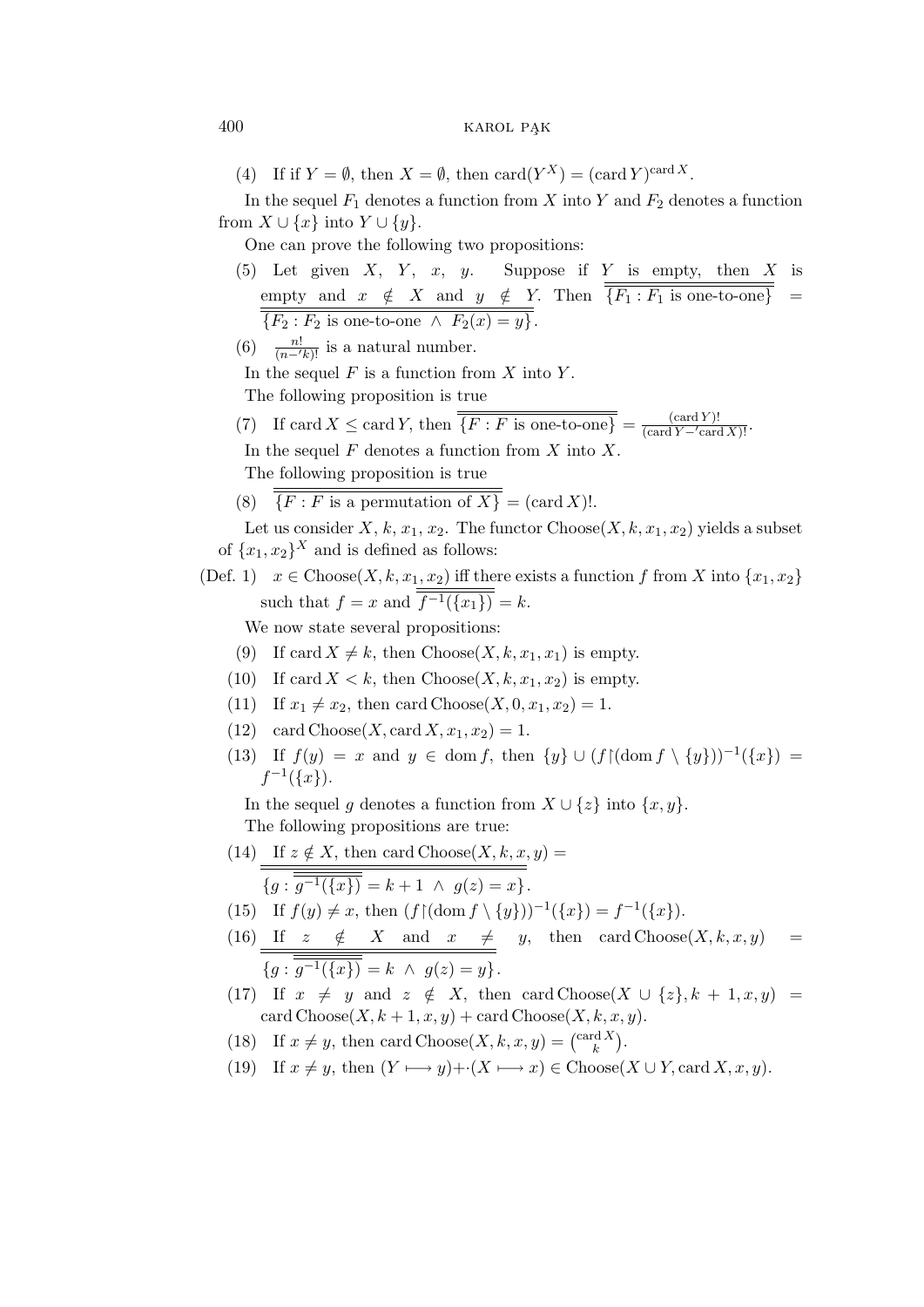(20) If  $x \neq y$  and X misses Y, then  $(X \longmapsto x)+(Y \longmapsto y) \in \text{Choose}(X \cup$ Y, card  $X, x, y$ ).

Let F,  $C_1$  be functions and let y be a set. The functor Intersection(F,  $C_1$ , y) yielding a subset of  $\bigcup$  rng F is defined as follows:

(Def. 2)  $z \in$  Intersection( $F, C_1, y$ ) iff  $z \in \bigcup \text{rng } F$  and for every x such that  $x \in \text{dom } C_1 \text{ and } C_1(x) = y \text{ holds } z \in F(x).$ 

In the sequel  $F, C_1$  denote functions.

The following propositions are true:

- (21) For all F,  $C_1$  such that dom  $F \cap C_1^{-1}(\lbrace x \rbrace)$  is non empty holds  $y \in$ Intersection(F, C<sub>1</sub>, x) iff for every z such that  $z \in \text{dom } C_1$  and  $C_1(z) = x$ holds  $y \in F(z)$ .
- (22) If Intersection(F, C<sub>1</sub>, y) is non empty, then  $C_1^{-1}(\lbrace y \rbrace) \subseteq \text{dom } F$ .
- (23) If Intersection(F, C<sub>1</sub>, y) is non empty, then for all  $x_1, x_2$  such that  $x_1 \in$  $C_1^{-1}(\{y\})$  and  $x_2 \in C_1^{-1}(\{y\})$  holds  $F(x_1)$  meets  $F(x_2)$ .
- (24) If  $z \in \text{Intersection}(F, C_1, y)$  and  $y \in \text{rng } C_1$ , then there exists x such that  $x \in \text{dom } C_1 \text{ and } C_1(x) = y \text{ and } z \in F(x).$
- (25) If F is empty or  $\bigcup$  rng F is empty, then Intersection(F,  $C_1$ , y) =  $\bigcup$  rng F.
- (26) If  $F[C_1^{-1}(\{y\}) = C_1^{-1}(\{y\}) \longrightarrow \bigcup \text{rng } F$ , then Intersection $(F, C_1, y) =$  $\bigcup$  rng F.
- (27) If  $\bigcup \text{rng } F$  is non empty and Intersection $(F, C_1, y) = \bigcup \text{rng } F$ , then  $F[C_1^{-1}(\lbrace y \rbrace) = C_1^{-1}(\lbrace y \rbrace) \longmapsto \bigcup \text{rng } F.$
- (28) Intersection  $(F, \emptyset, y) = \bigcup \text{rng } F$ .
- (29) Intersection $(F, C_1, y) \subseteq \text{Intersection}(F, C_1 \upharpoonright X', y)$ .
- (30) If  $C_1^{-1}(\{y\}) = (C_1 \upharpoonright X')^{-1}(\{y\}),$  then Intersection $(F, C_1, y) = (C_1 \upharpoonright X')^{-1}(\{y\})$ Intersection $(F, C_1 \upharpoonright X', y)$ .
- (31) Intersection( $F \mid X', C_1, y) \subseteq$  Intersection( $F, C_1, y$ ).
- (32) If  $y \in \text{rng } C_1$  and  $C_1^{-1}(\{y\}) \subseteq X'$ , then Intersection( $F \upharpoonright X', C_1, y$ ) = Intersection( $F, C_1, y$ ).
- (33) If  $x \in C_1^{-1}(\{y\})$ , then Intersection $(F, C_1, y) \subseteq F(x)$ .
- (34) If  $x \in C_1^{-1}(\{y\})$ , then Intersection $(F, C_1 \cap \{ \text{dom } C_1 \setminus \{x\})$ ,  $y) \cap F(x) =$ Intersection $(F, C_1, y)$ .
- (35) For all functions  $C_2$ ,  $C_3$  such that  $C_2^{-1}(\lbrace x_1 \rbrace) = C_3^{-1}(\lbrace x_2 \rbrace)$  holds Intersection( $F, C_2, x_1$ ) = Intersection( $F, C_3, x_2$ ).
- (36) If  $C_1^{-1}(\lbrace y \rbrace) = \emptyset$ , then Intersection $(F, C_1, y) = \bigcup \text{rng } F$ .
- (37) If  $\{x\} = C_1^{-1}(\{y\})$ , then Intersection $(F, C_1, y) = F(x)$ .
- (38) If  $\{x_1, x_2\} = C_1^{-1}(\{y\})$ , then Intersection $(F, C_1, y) = F(x_1) \cap F(x_2)$ .
- (39) For every F such that F is non empty holds  $y \in \text{Intersection}(F, \text{dom } F \longmapsto$  $x, x$ ) iff for every z such that  $z \in \text{dom } F$  holds  $y \in F(z)$ .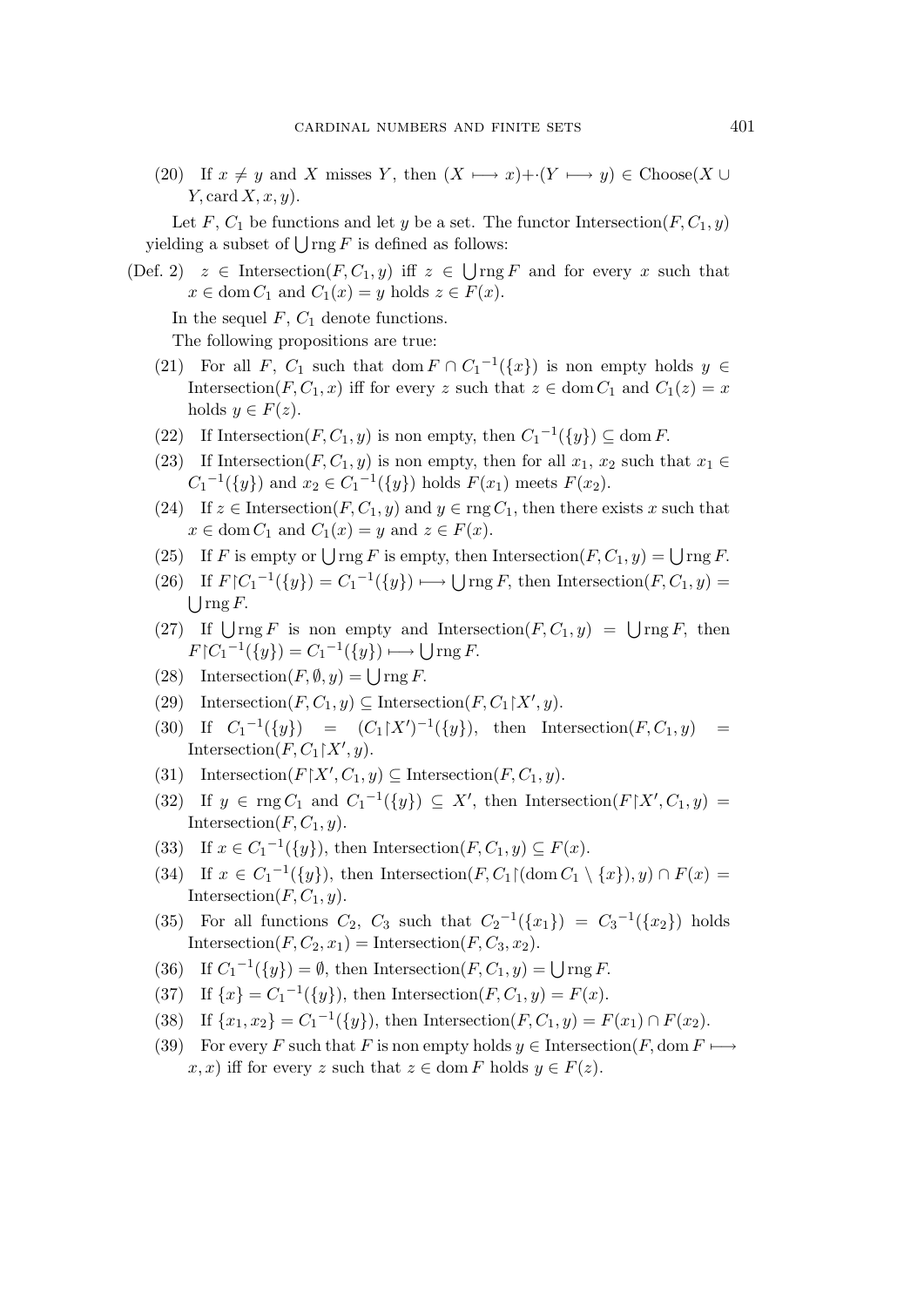Let  $F$  be a function. We say that  $F$  is finite-yielding if and only if: (Def. 3) For every x holds  $F(x)$  is finite.

Let us observe that there exists a function which is non empty and finiteyielding and there exists a function which is empty and finite-yielding.

Let F be a finite-yielding function and let x be a set. Observe that  $F(x)$  is finite.

Let  $F$  be a finite-yielding function and let  $X$  be a set. One can check that  $F\upharpoonright X$  is finite-yielding.

Let F be a finite-yielding function and let G be a function. Note that  $F \cdot G$ is finite-yielding and Intersect $(F, G)$  is finite-yielding.

In the sequel  $F_3$  is a finite-yielding function.

The following two propositions are true:

(40) If  $y \in \text{rng } C_1$ , then Intersection( $F_3, C_1, y$ ) is finite.

(41) If dom  $F_3$  is finite, then  $\bigcup$  rng  $F_3$  is finite.

Let F be a finite 0-sequence and let us consider n. Then  $F \upharpoonright n$  is a finite 0-sequence.

Let  $D$  be a set, let  $F$  be a finite 0-sequence of  $D$ , and let us consider  $n$ . Then  $F \upharpoonright n$  is a finite 0-sequence of D.

In the sequel  $D$  is a non empty set and  $b$  is a binary operation on  $D$ . Next we state several propositions:

- (42) For every finite 0-sequence F of D and for all b, n such that  $n \in \text{dom } F$ but b has a unity or  $n \neq 0$  holds  $b(b \odot F \upharpoonright n, F(n)) = b \odot F \upharpoonright (n + 1)$ .
- (43) For every finite 0-sequence F of D and for every n such that len  $F = n+1$ holds  $F = (F \upharpoonright n) \cap \langle F(n) \rangle$ .
- (44) For every finite 0-sequence F of N and for every n such that  $n \in \text{dom } F$ holds  $\sum (F \upharpoonright n) + F(n) = \sum (F \upharpoonright (n+1)).$
- (45) For every finite 0-sequence F of N and for every n such that rng  $F \subset$ {0, n} holds  $\sum F = n \cdot \text{card}(F^{-1}(\{n\})).$
- (46)  $x \in \text{Choose}(n, k, 1, 0)$  iff there exists a finite 0-sequence F of N such that  $F = x$  and dom  $F = n$  and rng  $F \subseteq \{0, 1\}$  and  $\sum F = k$ .
- (47) For every finite 0-sequence  $F$  of  $D$  and for every b such that b has a unity or len  $F \geq 1$  holds  $b \odot F = b \odot \text{XFS2FS}(F)$ .
- (48) Let F, G be finite 0-sequences of D and P be a permutation of dom F. Suppose b is commutative and associative but b has a unity or len  $F \geq 1$ but  $G = F \cdot P$ . Then  $b \odot F = b \odot G$ .

Let us consider  $k$  and let  $F$  be a finite-vielding function. Let us assume that dom F is finite. The card intersection of F wrt  $k$  yielding a natural number is defined by the condition (Def. 4).

(Def. 4) Let  $x, y$  be sets,  $X$  be a finite set, and  $P$  be a function from card Choose(X, k, x, y) into Choose(X, k, x, y). Suppose dom  $F = X$  and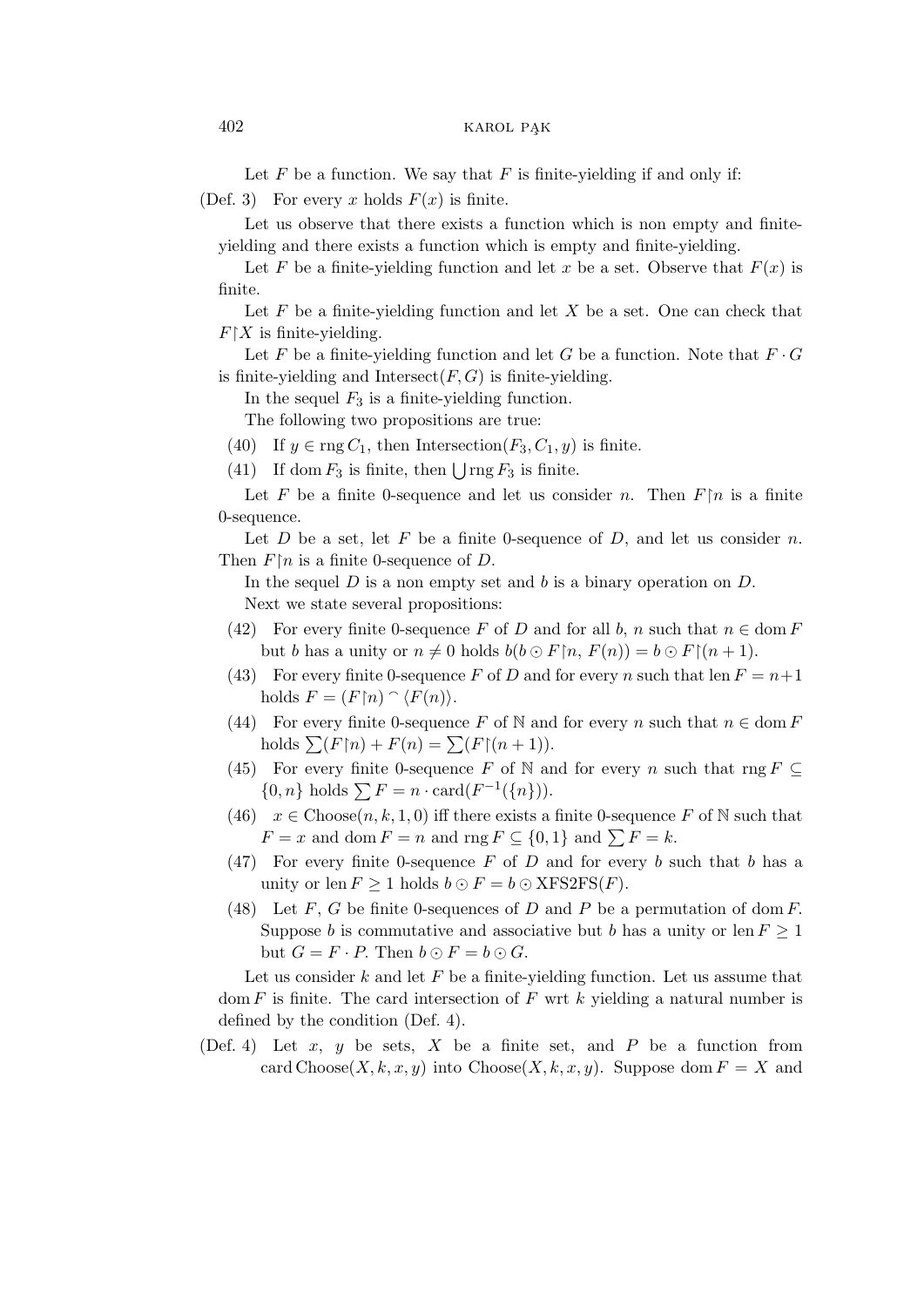P is one-to-one and  $x \neq y$ . Then there exists a finite 0-sequence  $X_1$  of N such that dom  $X_1 = \text{dom } P$  and for all z, f such that  $z \in \text{dom } X_1$  and  $f = P(z)$  holds  $X_1(z) = \overline{\text{Intersection}(F, f, x)}$  and the card intersection of F wrt  $k = \sum X_1$ .

One can prove the following propositions:

- $(49)$  Let x, y be sets, X be a finite set, and P be a function from card Choose(X, k, x, y) into Choose(X, k, x, y). Suppose dom  $F_3 = X$  and P is one-to-one and  $x \neq y$ . Let  $X_1$  be a finite 0-sequence of N. Suppose  $dom X_1 = dom P$  and for all z, f such that  $z \in dom X_1$  and  $f = P(z)$ holds  $X_1(z) = \overline{\text{Intersection}(F_3, f, x)}$ . Then the card intersection of  $F_3$  wrt  $k=\sum X_1.$
- (50) If dom  $F_3$  is finite and  $k = 0$ , then the card intersection of  $F_3$  wrt  $k =$  $\bigcup$  rng  $F_3$ .
- (51) If dom  $F_3 = X$  and  $k > \text{card } X$ , then the card intersection of  $F_3$  wrt  $k=0.$
- (52) Let given  $F_3$ , X. Suppose dom  $F_3 = X$ . Let P be a function from card X into X. Suppose  $P$  is one-to-one. Then there exists a finite 0sequence  $X_1$  of N such that dom  $X_1 = \text{card } X$  and for every z such that  $z \in \text{dom } X_1$  holds  $X_1(z) = \text{card}(F_3 \cdot P)(z)$  and the card intersection of  $F_3$ wrt  $1 = \sum X_1$ .
- (53) If dom  $F_3 = X$ , then the card intersection of  $F_3$  wrt card  $X =$ Intersection $(F_3, X \longmapsto x, x)$ .
- (54) If  $F_3 = \{x\} \longmapsto X$ , then the card intersection of  $F_3$  wrt  $1 = \text{card } X$ .
- (55) Suppose  $x \neq y$  and  $F_3 = [x \longmapsto X, y \longmapsto Y]$ . Then the card intersection of  $F_3$  wrt  $1 = \text{card } X + \text{card } Y$  and the card intersection of  $F_3$  wrt 2  $= \text{card}(X \cap Y).$
- (56) Let given  $F_3$ , x. Suppose dom  $F_3$  is finite and  $x \in \text{dom } F_3$ . Then the card intersection of  $F_3$  wrt 1 = (the card intersection of  $F_3 \setminus \{x\}$ ) wrt 1) + card  $F_3(x)$ .
- (57) dom Intersect(F, dom  $F \mapsto X'$ ) = dom F and for every x such that  $x \in \text{dom } F$  holds  $(\text{Interest}(F, \text{dom } F \longmapsto X'))(x) = F(x) \cap X'.$
- (58)  $\bigcup \text{rng } F \cap X' = \bigcup \text{rng Interest}(F, \text{dom } F \longmapsto X').$
- (59) Intersection( $F, C_1, y$ ) ∩  $X'$  = Intersection(Intersect( $F$ , dom  $F \longmapsto$  $X'), C_1, y).$
- (60) Let F, G be finite 0-sequences. Suppose F is one-to-one and G is oneto-one and rng F misses rng G. Then  $F \cap G$  is one-to-one.
- (61) Let given  $F_3$ , X, x, n. Suppose dom  $F_3 = X$  and  $x \in \text{dom } F_3$  and  $k > 0$ . Then the card intersection of  $F_3$  wrt  $k + 1 =$  (the card intersection of  $F_3 \mid (\text{dom } F_3 \setminus \{x\})$  wrt  $k + 1$ ) + (the card intersection of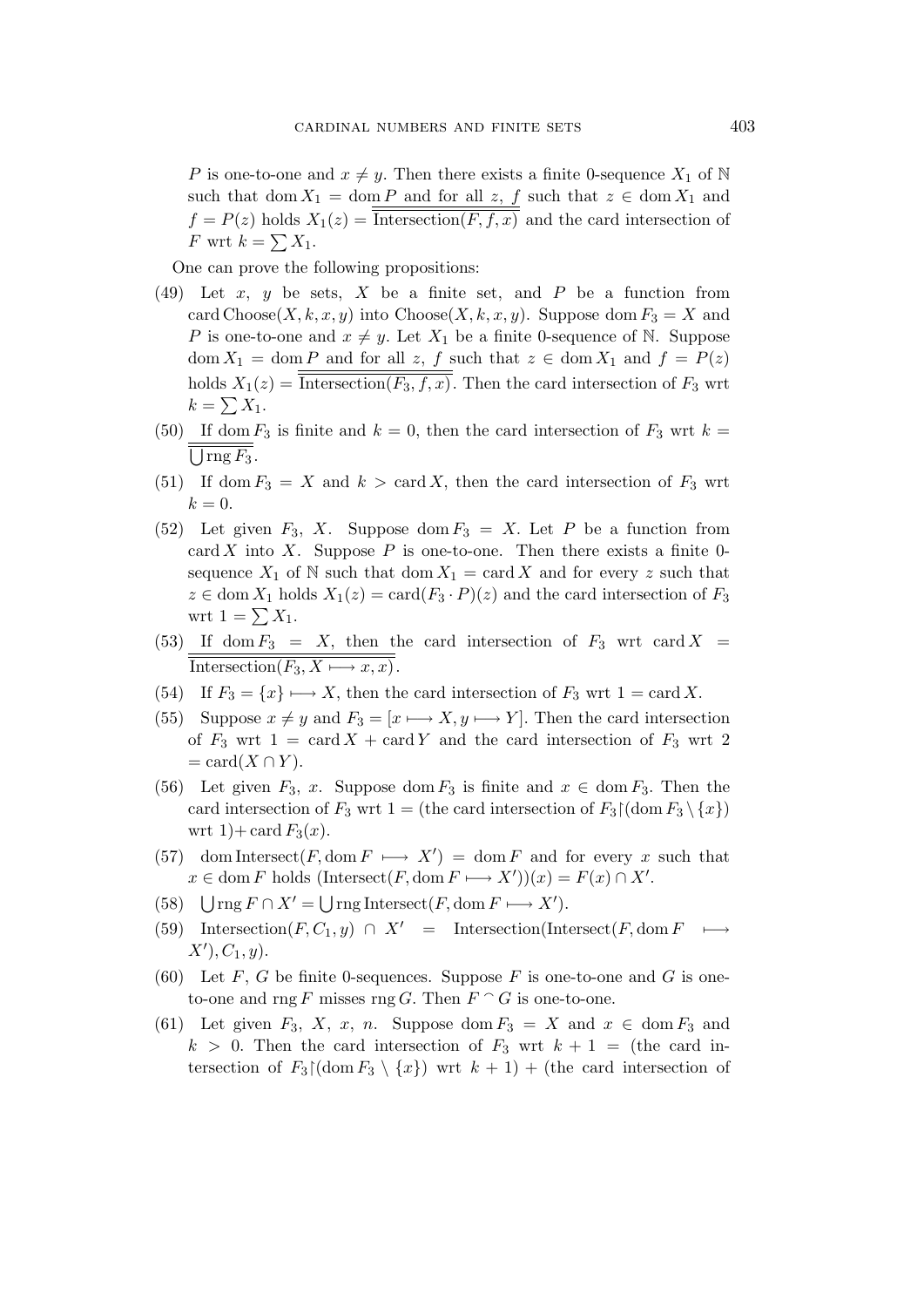Intersect( $F_3 \mid (\text{dom } F_3 \setminus \{x\})$ , dom  $F_3 \setminus \{x\} \longmapsto F_3(x)$ ) wrt k).

- (62) Let F, G,  $b_1$  be finite 0-sequences of D. Suppose that
	- (i)  $b$  is commutative and associative,
	- (ii) b has a unity or len  $F \geq 1$ ,
- (iii)  $\text{len } F = \text{len } G,$
- (iv) len  $F = \text{len } b_1$ , and
- (v) for every n such that  $n \in \text{dom } b_1$  holds  $b_1(n) = b(F(n), G(n)).$ Then  $b \odot F \cap G = b \odot b_1$ .

Let  $F_4$  be a finite 0-sequence of  $\mathbb{Z}$ . The functor  $\sum F_4$  yielding an integer is defined as follows:

$$
(Def. 5) \quad \sum F_4 = +_{\mathbb{Z}} \odot F_4.
$$

Let  $F_4$  be a finite 0-sequence of  $\mathbb Z$  and let us consider x. Then  $F_4(x)$  is an integer.

Next we state several propositions:

- (63) For every finite 0-sequence  $F_5$  of N and for every finite 0-sequence  $F_4$  of  $\mathbb Z$  such that  $F_4 = F_5$  holds  $\sum F_4 = \sum F_5$ .
- (64) Let F,  $F_4$  be finite 0-sequences of Z and i be an integer. If dom  $F =$ dom  $F_4$  and for every n such that  $n \in \text{dom } F$  holds  $i \cdot F(n) = F_4(n)$ , then  $i\cdot\sum F=\sum F_4.$
- (65) If  $x \in \text{dom } F$ , then  $\bigcup \text{rng } F = \bigcup \text{rng}(F \restriction (\text{dom } F \setminus \{x\}) \cup F(x)$ .
- (66) Let  $F_3$  be a finite-yielding function and given X. Then there exists a finite 0-sequence  $X_1$  of  $\mathbb Z$  such that  $\text{dom } X_1 = \text{card } X$  and for every n such that  $n \in \text{dom } X_1$  holds  $X_1(n) = (-1)^n \cdot$  the card intersection of  $F_3$  wrt  $n+1$ .
- (67) Let  $F_3$  be a finite-yielding function and given X. Suppose dom  $F_3 = X$ . Let  $X_1$  be a finite 0-sequence of Z. Suppose dom  $X_1 = \text{card } X$  and for every *n* such that  $n \in \text{dom } X_1$  holds  $X_1(n) = (-1)^n \cdot$  the card intersection of  $F_3$  wrt  $n+1$ . Then  $\bigcup \text{rng } F_3 = \sum X_1$ .
- (68) Let given  $F_3$ , X, n, k. Suppose dom  $F_3 = X$ . Given x, y such that  $x \neq y$  and for every f such that  $f \in \text{Choose}(X, k, x, y)$  holds Intersection( $F_3, f, x$ ) = n. Then the card intersection of  $F_3$  wrt  $k =$  $n \cdot {\text{card } X \choose k}.$
- (69) Let given  $F_3$ , X. Suppose dom  $F_3 = X$ . Let  $X_2$  be a finite 0-sequence of N. Suppose dom  $X_2 = \text{card } X$  and for every n such that  $n \in \text{dom } X_2$  there exist x, y such that  $x \neq y$  and for every f such that  $f \in Choose(X, n +$  $1, x, y$ ) holds  $\overline{\text{Intersection}(F_3, f, x)} = X_2(n)$ . Then there exists a finite 0sequence F of Z such that dom  $F = \text{card } X$  and  $\overline{\bigcup \text{rng } F_3} = \sum F$  and for every *n* such that  $n \in \text{dom } F$  holds  $F(n) = (-1)^n \cdot X_2(n) \cdot {\text{card } X \choose n+1}.$

In the sequel  $g$  denotes a function from  $X$  into  $Y$ .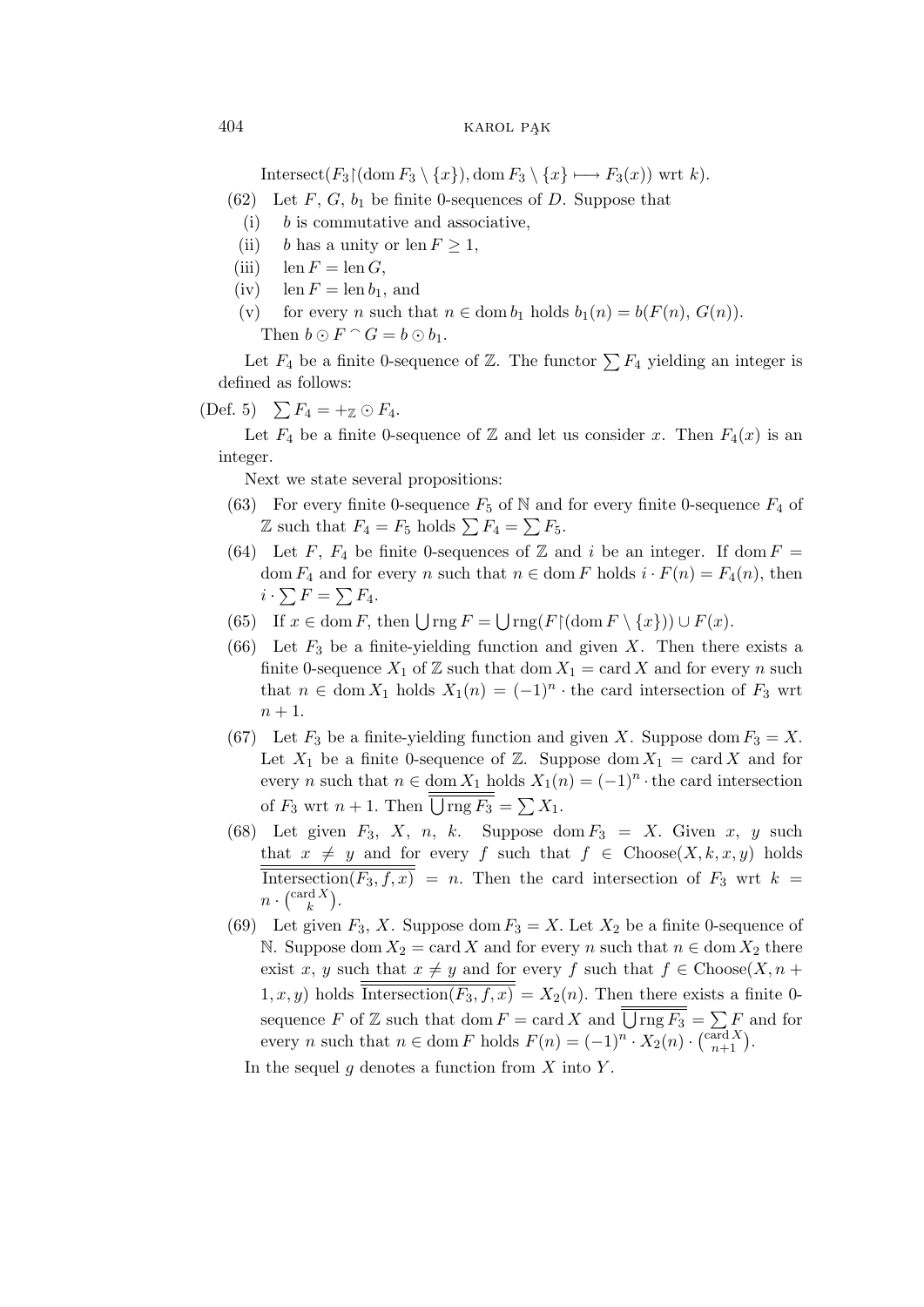The following propositions are true:

- (70) Let X, Y be finite sets. Suppose X is non empty and Y is non empty. Then there exists a finite 0-sequence F of Z such that dom  $F = \text{card } Y + 1$ and  $\sum F = \{g : g \text{ is onto}\}\$ and for every n such that  $n \in \text{dom } F$  holds  $F(n) = (-1)^n \cdot \left(\frac{\operatorname{card} Y}{n}\right) \cdot \left(\operatorname{card} Y - n\right)^{\operatorname{card} X}.$
- (71) Let given n, k. Suppose  $k \leq n$ . Then there exists a finite 0-sequence F of Z such that  $n \text{ block } k = \frac{1}{k!} \cdot \sum F$  and dom  $F = k + 1$  and for every m such that  $m \in \text{dom } F$  holds  $F(m) = (-1)^m \cdot {k \choose m}$  $\binom{k}{m} \cdot (k-m)^n$ .

In the sequel A, B are finite sets and  $f$  is a function from A into B. One can prove the following proposition

(72) Let given A, B and X be a finite set. Suppose if B is empty, then A is empty and  $X \subseteq A$ . Let F be a function from A into B. Suppose F is one-to-one and card  $A = \text{card } B$ . Then  $(\text{card } A - ' \text{ card } X)!$  ${f : f \text{ is one-to-one } \land \text{ rng}(f \restriction (A \setminus X)) \subseteq F \circ (A \setminus X) \land$  $\bigwedge_x (x \in X \Rightarrow f(x) = F(x))\}.$ 

In the sequel  $F$  denotes a function and  $h$  denotes a function from  $X$  into rng  $F$ .

The following proposition is true

- (73) Let given F. Suppose dom  $F = X$  and F is one-to-one. Then there exists a finite 0-sequence  $X_2$  of  $\mathbb Z$  such that
	- (i)  $\sum X_2 = \{h : h \text{ is one-to-one } \wedge \bigwedge_x (x \in X \Rightarrow h(x) \neq F(x))\},\$
	- (ii) dom  $X_2 = \text{card } X + 1$ , and
- (iii) for every n such that  $n \in \text{dom } X_2$  holds  $X_2(n) = \frac{(-1)^n \cdot (\text{card } X)!}{n!}$ .

In the sequel  $h$  is a function from  $X$  into  $X$ .

The following proposition is true

(74) There exists a finite 0-sequence  $X_2$  of  $\mathbb Z$  such that

(i) 
$$
\sum X_2 = \overline{\{h : h \text{ is one-to-one } \land \bigwedge_x (x \in X \Rightarrow h(x) \neq x)\}},
$$

- (ii) dom  $X_2 = \text{card } X + 1$ , and
- (iii) for every n such that  $n \in \text{dom } X_2$  holds  $X_2(n) = \frac{(-1)^n \cdot (\text{card } X)!}{n!}$ .

## **REFERENCES**

- [1] Grzegorz Bancerek. Cardinal numbers. Formalized Mathematics, 1(2):377–382, 1990.
- [2] Grzegorz Bancerek. Sequences of ordinal numbers. Formalized Mathematics, 1(2):281– 290, 1990.<br>[3] Grzegorz Bancerek.
- Miscellaneous facts about functors. Formalized Mathematics, 9(4):745–754, 2001.
- [4] Grzegorz Bancerek and Krzysztof Hryniewiecki. Segments of natural numbers and finite sequences. Formalized Mathematics, 1(1):107-114, 1990.
- Czesław Byliński. Binary operations. Formalized Mathematics, 1(1):175–180, 1990.
- [6] Czesław Byliński. Functions and their basic properties. Formalized Mathematics,  $1(1):$ 55– 65, 1990.
- [7] Czesław Byliński. Functions from a set to a set. Formalized Mathematics, 1(1):153-164, 1990.